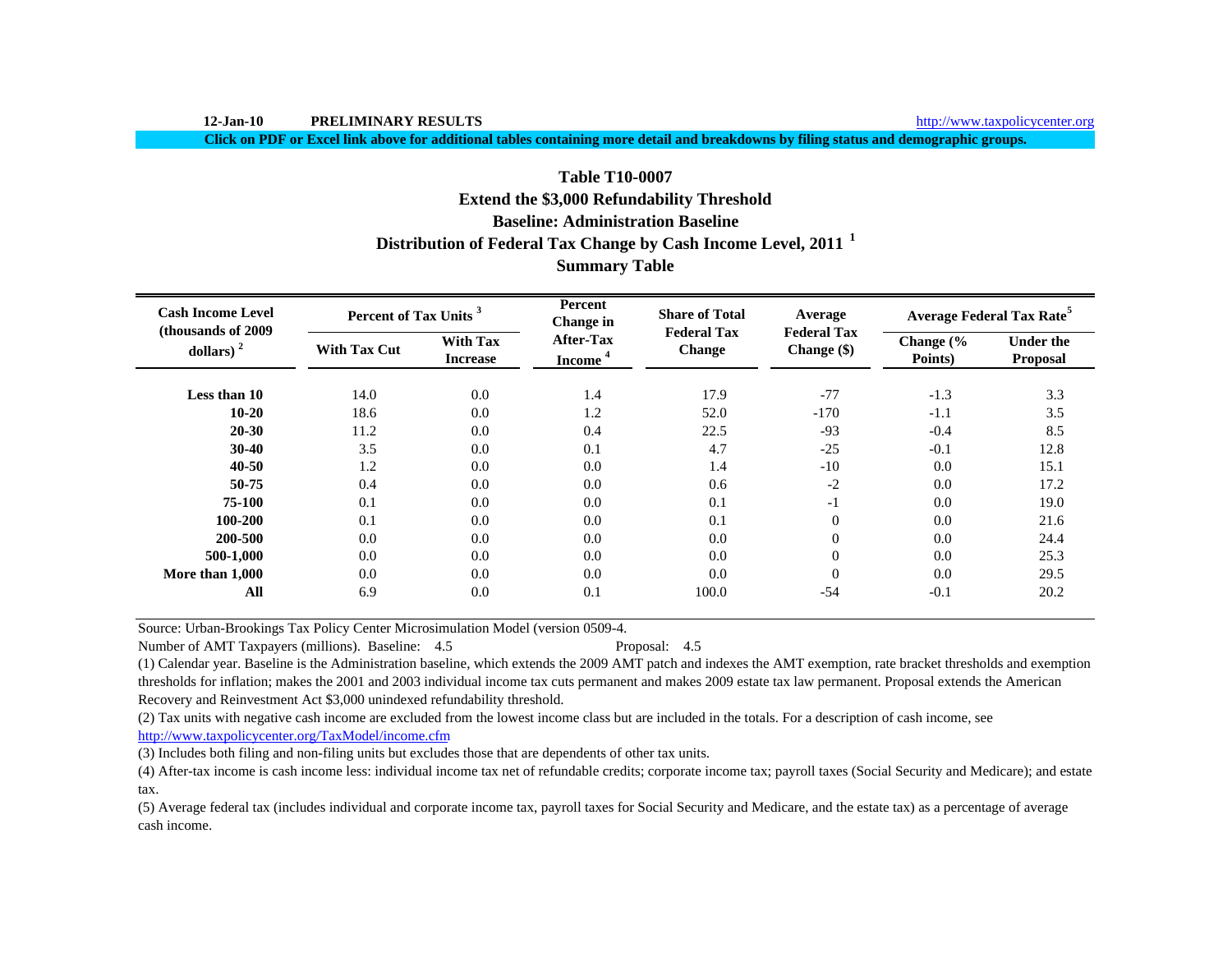## **Distribution of Federal Tax Change by Cash Income Level, 2011 1 Detail Table Table T10-0007Extend the \$3,000 Refundability Threshold Baseline: Administration Baseline**

| <b>Cash Income Level</b><br>(thousands of 2009) |                     | <b>Percent Change</b><br>Percent of Tax Units <sup>3</sup> |                               | <b>Share of Total</b><br><b>Federal Tax</b> | <b>Average Federal Tax Change</b> |         | <b>Share of Federal Taxes</b> |                              | Average Federal Tax Rate <sup>5</sup> |                              |
|-------------------------------------------------|---------------------|------------------------------------------------------------|-------------------------------|---------------------------------------------|-----------------------------------|---------|-------------------------------|------------------------------|---------------------------------------|------------------------------|
| dollars) $2$                                    | <b>With Tax Cut</b> | With Tax<br><b>Increase</b>                                | in After-Tax<br><b>Income</b> | <b>Change</b>                               | <b>Dollars</b>                    | Percent | Change (%<br>Points)          | <b>Under the</b><br>Proposal | Change (%<br>Points)                  | <b>Under the</b><br>Proposal |
| Less than 10                                    | 14.0                | 0.0                                                        | 1.4                           | 17.9                                        | $-77$                             | $-28.3$ | $-0.1$                        | 0.2                          | $-1.3$                                | 3.3                          |
| $10 - 20$                                       | 18.6                | 0.0                                                        | 1.2                           | 52.0                                        | $-170$                            | $-23.7$ | $-0.2$                        | 0.6                          | $-1.1$                                | 3.5                          |
| 20-30                                           | 11.2                | 0.0                                                        | 0.4                           | 22.5                                        | $-93$                             | $-4.1$  | $-0.1$                        | 2.0                          | $-0.4$                                | 8.5                          |
| 30-40                                           | 3.5                 | 0.0                                                        | 0.1                           | 4.7                                         | $-25$                             | $-0.5$  | 0.0                           | 3.3                          | $-0.1$                                | 12.8                         |
| 40-50                                           | 1.2                 | 0.0                                                        | 0.0                           | 1.4                                         | $-10$                             | $-0.1$  | 0.0                           | 3.8                          | 0.0                                   | 15.1                         |
| 50-75                                           | 0.4                 | 0.0                                                        | 0.0                           | 0.6                                         | $-2$                              | 0.0     | 0.0                           | 10.0                         | 0.0                                   | 17.2                         |
| 75-100                                          | 0.1                 | 0.0                                                        | 0.0                           | 0.1                                         | - 1                               | 0.0     | 0.0                           | 11.1                         | 0.0                                   | 19.0                         |
| 100-200                                         | 0.1                 | 0.0                                                        | 0.0                           | 0.1                                         | $\overline{0}$                    | 0.0     | 0.1                           | 25.9                         | 0.0                                   | 21.6                         |
| 200-500                                         | 0.0                 | 0.0                                                        | 0.0                           | 0.0                                         | $\Omega$                          | 0.0     | 0.1                           | 17.3                         | 0.0                                   | 24.4                         |
| 500-1.000                                       | 0.0                 | 0.0                                                        | 0.0                           | 0.0                                         | $\theta$                          | 0.0     | 0.0                           | 7.6                          | 0.0                                   | 25.3                         |
| More than 1,000                                 | 0.0                 | 0.0                                                        | 0.0                           | 0.0                                         | $\theta$                          | 0.0     | 0.1                           | 18.2                         | 0.0                                   | 29.5                         |
| All                                             | 6.9                 | 0.0                                                        | 0.1                           | 100.0                                       | $-54$                             | $-0.4$  | 0.0                           | 100.0                        | $-0.1$                                | 20.2                         |

#### **Baseline Distribution of Income and Federal Taxes by Cash Income Level, 2011 <sup>1</sup>**

| <b>Cash Income Level</b><br>(thousands of 2009) | Tax Units <sup>3</sup> |                     | Average                    | <b>Average Federal</b><br><b>Tax Burden</b> | <b>Average After-</b>                | Average<br><b>Federal Tax</b> | <b>Share of Pre-</b><br><b>Tax Income</b> | <b>Share of Post-</b><br><b>Tax Income</b> | Share of<br><b>Federal Taxes</b> |
|-------------------------------------------------|------------------------|---------------------|----------------------------|---------------------------------------------|--------------------------------------|-------------------------------|-------------------------------------------|--------------------------------------------|----------------------------------|
| dollars) $2$                                    | Number<br>(thousands)  | Percent of<br>Total | <b>Income</b><br>(Dollars) | (Dollars)                                   | Tax Income <sup>4</sup><br>(Dollars) | Rate <sup>5</sup>             | Percent of<br>Total                       | Percent of<br>Total                        | Percent of<br>Total              |
| Less than 10                                    | 19.473                 | 12.5                | 5,992                      | 274                                         | 5,718                                | 4.6                           | 1.1                                       | 1.3                                        | 0.2                              |
| $10 - 20$                                       | 25,675                 | 16.5                | 15,574                     | 719                                         | 14,855                               | 4.6                           | 3.6                                       | 4.3                                        | 0.8                              |
| 20-30                                           | 20,342                 | 13.1                | 25,575                     | 2,276                                       | 23,299                               | 8.9                           | 4.7                                       | 5.3                                        | 2.1                              |
| 30-40                                           | 16,056                 | 10.3                | 35,907                     | 4,610                                       | 31,297                               | 12.8                          | 5.2                                       | 5.7                                        | 3.3                              |
| 40-50                                           | 12,370                 | 8.0                 | 46,113                     | 6,991                                       | 39,123                               | 15.2                          | 5.1                                       | 5.5                                        | 3.8                              |
| 50-75                                           | 20,373                 | 13.1                | 64,251                     | 11,033                                      | 53,218                               | 17.2                          | 11.8                                      | 12.2                                       | 9.9                              |
| 75-100                                          | 14,743                 | 9.5                 | 89,246                     | 16,957                                      | 72,289                               | 19.0                          | 11.8                                      | 12.0                                       | 11.1                             |
| 100-200                                         | 18,513                 | 11.9                | 145,841                    | 31,471                                      | 114,370                              | 21.6                          | 24.3                                      | 23.9                                       | 25.8                             |
| 200-500                                         | 5,241                  | 3.4                 | 304.480                    | 74,228                                      | 230,252                              | 24.4                          | 14.3                                      | 13.6                                       | 17.2                             |
| 500-1.000                                       | 954                    | 0.6                 | 711,387                    | 180,039                                     | 531,348                              | 25.3                          | 6.1                                       | 5.7                                        | 7.6                              |
| More than 1,000                                 | 446                    | 0.3                 | 3,116,878                  | 919,337                                     | 2,197,541                            | 29.5                          | 12.5                                      | 11.0                                       | 18.1                             |
| All                                             | 155,368                | 100.0               | 71,667                     | 14,562                                      | 57,105                               | 20.3                          | 100.0                                     | 100.0                                      | 100.0                            |

Source: Urban-Brookings Tax Policy Center Microsimulation Model (version 0509-4). Number of AMT Taxpayers (millions). Baseline: 4.5

(2) Tax units with negative cash income are excluded from the lowest income class but are included in the totals. For a description of cash income, see (1) Calendar year. Baseline is the Administration baseline, which extends the 2009 AMT patch and indexes the AMT exemption, rate bracket thresholds and exemption thresholds for inflation; makes the 2001 and 2003 individual income tax cuts permanent and makes 2009 estate tax law permanent. Proposal extends the American Recovery and Reinvestment Act \$3,000 unindexed refundability threshold.

http://www.taxpolicycenter.org/TaxModel/income.cfm

(3) Includes both filing and non-filing units but excludes those that are dependents of other tax units.

(4) After-tax income is cash income less: individual income tax net of refundable credits; corporate income tax; payroll taxes (Social Security and Medicare); and estate tax.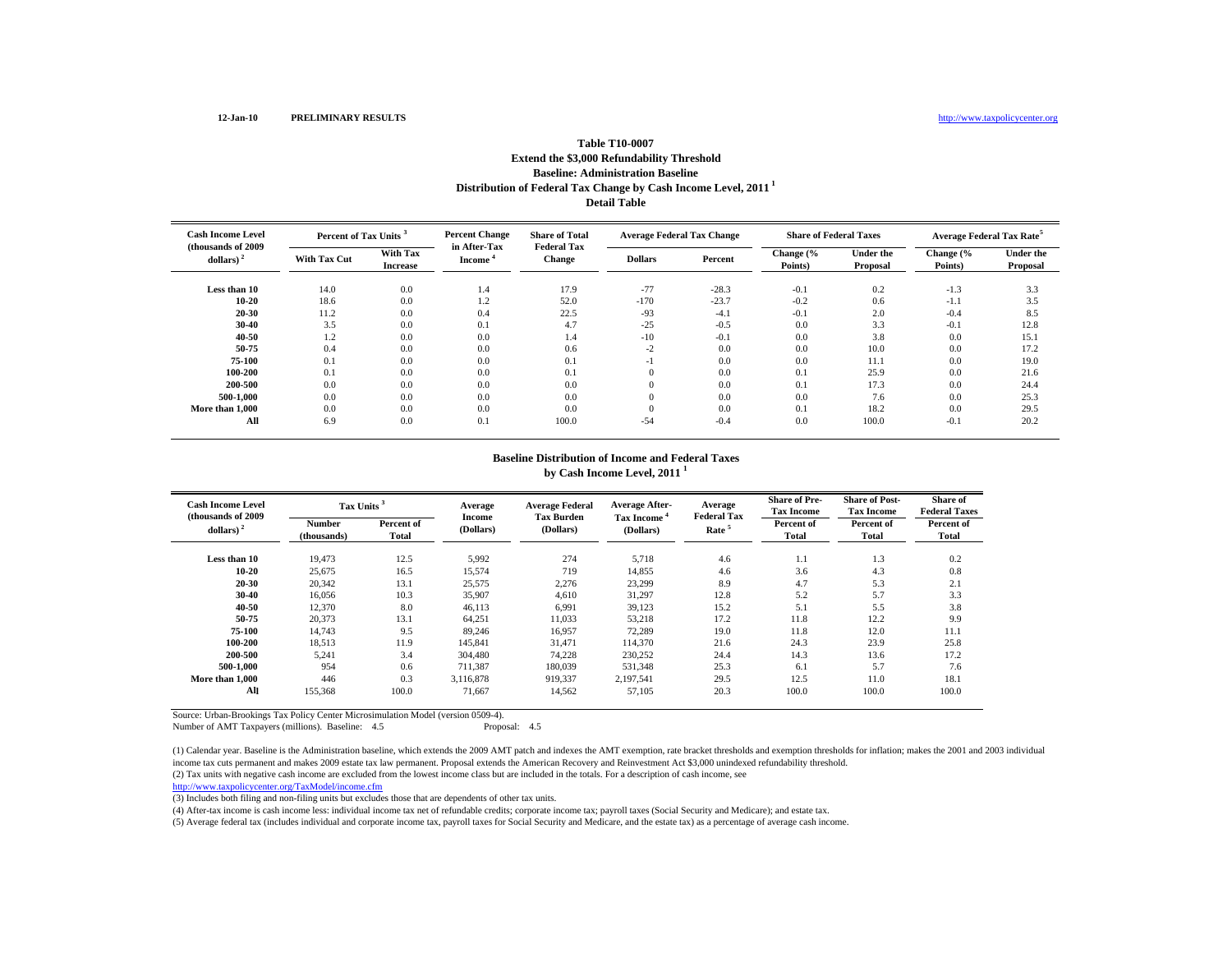#### **12-Jan-10 PRELIMINARY RESULTS**

## **Distribution of Federal Tax Change by Cash Income Level, 2011 1 Detail Table - Single Tax Units Table T10-0007Extend the \$3,000 Refundability Threshold Baseline: Administration Baseline**

| <b>Cash Income Level</b><br>(thousands of 2009) | Percent of Tax Units <sup>3</sup> |                             | <b>Percent Change</b><br>in After-Tax | <b>Share of Total</b><br><b>Federal Tax</b> | <b>Average Federal Tax Change</b> |         | <b>Share of Federal Taxes</b> |                              | <b>Average Federal Tax Rate<sup>5</sup></b> |                              |
|-------------------------------------------------|-----------------------------------|-----------------------------|---------------------------------------|---------------------------------------------|-----------------------------------|---------|-------------------------------|------------------------------|---------------------------------------------|------------------------------|
| dollars) $2$                                    | <b>With Tax Cut</b>               | With Tax<br><b>Increase</b> | <b>Income</b>                         | <b>Change</b>                               | <b>Dollars</b>                    | Percent | Change (%<br>Points)          | <b>Under the</b><br>Proposal | Change (%<br>Points)                        | <b>Under the</b><br>Proposal |
| Less than 10                                    | 4.1                               | 0.0                         | 0.4                                   | 31.9                                        | $-21$                             | $-4.2$  | $-0.1$                        | 1.2                          | $-0.4$                                      | 8.1                          |
| $10 - 20$                                       | 3.9                               | 0.0                         | 0.2                                   | 55.1                                        | $-32$                             | $-2.4$  | $-0.1$                        | 3.6                          | $-0.2$                                      | 8.5                          |
| 20-30                                           | 1.3                               | 0.0                         | 0.0                                   | 10.3                                        | $-9$                              | $-0.3$  | 0.0                           | 6.5                          | 0.0                                         | 13.5                         |
| 30-40                                           | 0.2                               | 0.0                         | 0.0                                   | 2.2                                         | $-3$                              | 0.0     | 0.0                           | 8.4                          | 0.0                                         | 17.3                         |
| 40-50                                           | 0.1                               | 0.0                         | 0.0                                   | 0.2                                         | $\overline{0}$                    | 0.0     | 0.0                           | 8.8                          | 0.0                                         | 19.1                         |
| 50-75                                           | 0.0                               | 0.0                         | 0.0                                   | 0.0                                         |                                   | 0.0     | 0.0                           | 17.6                         | 0.0                                         | 21.3                         |
| 75-100                                          | 0.0                               | 0.0                         | 0.0                                   | 0.0                                         |                                   | 0.0     | 0.0                           | 12.6                         | 0.0                                         | 23.3                         |
| 100-200                                         | 0.0                               | 0.0                         | 0.0                                   | 0.0                                         | $\Omega$                          | 0.0     | 0.0                           | 16.3                         | 0.0                                         | 23.5                         |
| 200-500                                         | 0.0                               | 0.0                         | 0.0                                   | 0.0                                         | $\Omega$                          | 0.0     | 0.0                           | 9.8                          | 0.0                                         | 25.5                         |
| 500-1.000                                       | 0.0                               | 0.0                         | 0.0                                   | 0.0                                         | $\theta$                          | 0.0     | 0.0                           | 4.4                          | 0.0                                         | 27.3                         |
| More than 1.000                                 | 0.0                               | 0.0                         | 0.0                                   | 0.0                                         |                                   | 0.0     | 0.0                           | 10.8                         | 0.0                                         | 33.5                         |
| All                                             | 1.9                               | 0.0                         | 0.0                                   | 100.0                                       | $-13$                             | $-0.2$  | 0.0                           | 100.0                        | 0.0                                         | 20.4                         |

#### **Baseline Distribution of Income and Federal Taxes by Cash Income Level, 2011 <sup>1</sup>**

| <b>Cash Income Level</b><br>(thousands of 2009) |                              | <b>Tax Units</b>    |                            | <b>Average Federal</b><br><b>Tax Burden</b> | <b>Average After-</b>   | Average<br><b>Federal Tax</b> | <b>Share of Pre-</b><br><b>Tax Income</b> | <b>Share of Post-</b><br><b>Tax Income</b> | Share of<br><b>Federal Taxes</b> |
|-------------------------------------------------|------------------------------|---------------------|----------------------------|---------------------------------------------|-------------------------|-------------------------------|-------------------------------------------|--------------------------------------------|----------------------------------|
| dollars) $2$                                    | <b>Number</b><br>(thousands) | Percent of<br>Total | <b>Income</b><br>(Dollars) | (Dollars)                                   | Tax Income<br>(Dollars) | Rate <sup>5</sup>             | Percent of<br><b>Total</b>                | Percent of<br>Total                        | Percent of<br>Total              |
| Less than 10                                    | 13,625                       | 20.1                | 5,910                      | 499                                         | 5,411                   | 8.4                           | 2.9                                       | 3.4                                        | 1.2                              |
| $10 - 20$                                       | 15.494                       | 22.8                | 15.417                     | 1,336                                       | 14.081                  | 8.7                           | 8.7                                       | 10.0                                       | 3.7                              |
| 20-30                                           | 10,657                       | 15.7                | 25,474                     | 3,438                                       | 22,036                  | 13.5                          | 9.9                                       | 10.8                                       | 6.5                              |
| 30-40                                           | 7,568                        | 11.2                | 35,938                     | 6,207                                       | 29,731                  | 17.3                          | 9.9                                       | 10.3                                       | 8.4                              |
| 40-50                                           | 5,576                        | 8.2                 | 46,070                     | 8,791                                       | 37,279                  | 19.1                          | 9.4                                       | 9.5                                        | 8.7                              |
| 50-75                                           | 7.296                        | 10.8                | 63.429                     | 13.479                                      | 49,950                  | 21.3                          | 16.9                                      | 16.7                                       | 17.5                             |
| 75-100                                          | 3,425                        | 5.1                 | 88,382                     | 20,604                                      | 67,778                  | 23.3                          | 11.0                                      | 10.6                                       | 12.6                             |
| 100-200                                         | 2,751                        | 4.1                 | 140,736                    | 33,072                                      | 107.663                 | 23.5                          | 14.1                                      | 13.6                                       | 16.2                             |
| 200-500                                         | 701                          | 1.0                 | 306,169                    | 77,976                                      | 228,193                 | 25.5                          | 7.8                                       | 7.3                                        | 9.8                              |
| 500-1.000                                       | 127                          | 0.2                 | 709.117                    | 193.768                                     | 515,349                 | 27.3                          | 3.3                                       | 3.0                                        | 4.4                              |
| More than 1,000                                 | 59                           | 0.1                 | 3.064.204                  | 1,025,377                                   | 2.038.827               | 33.5                          | 6.6                                       | 5.5                                        | 10.8                             |
| All                                             | 67,885                       | 100.0               | 40,448                     | 8,261                                       | 32,187                  | 20.4                          | 100.0                                     | 100.0                                      | 100.0                            |

Source: Urban-Brookings Tax Policy Center Microsimulation Model (version 0509-4).

(1) Calendar year. Baseline is the Administration baseline, which extends the 2009 AMT patch and indexes the AMT exemption, rate bracket thresholds and exemption thresholds for inflation; makes the 2001 and 2003 individual income tax cuts permanent and makes 2009 estate tax law permanent. Proposal extends the American Recovery and Reinvestment Act \$3,000 unindexed refundability threshold.

(2) Tax units with negative cash income are excluded from the lowest income class but are included in the totals. For a description of cash income, see

http://www.taxpolicycenter.org/TaxModel/income.cfm

(3) Includes both filing and non-filing units but excludes those that are dependents of other tax units.

(4) After-tax income is cash income less: individual income tax net of refundable credits; corporate income tax; payroll taxes (Social Security and Medicare); and estate tax.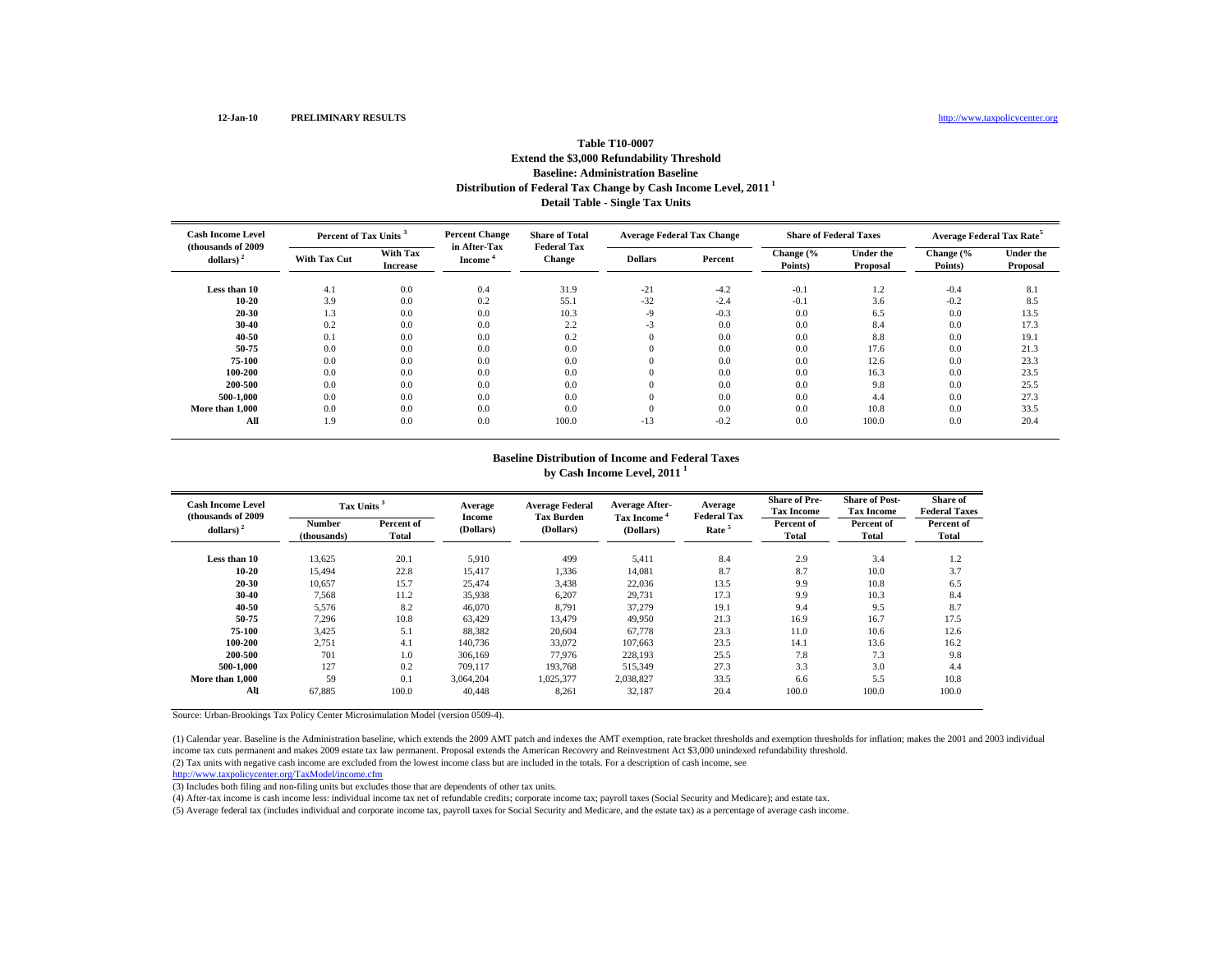## **Distribution of Federal Tax Change by Cash Income Level, 2011 1 Detail Table - Married Tax Units Filing Jointly Table T10-0007Extend the \$3,000 Refundability Threshold Baseline: Administration Baseline**

| <b>Cash Income Level</b><br>(thousands of 2009) | Percent of Tax Units <sup>3</sup> |                             | <b>Percent Change</b><br>in After-Tax | <b>Share of Total</b><br><b>Federal Tax</b> | <b>Average Federal Tax Change</b> |         | <b>Share of Federal Taxes</b> |                              | <b>Average Federal Tax Rate<sup>5</sup></b> |                              |
|-------------------------------------------------|-----------------------------------|-----------------------------|---------------------------------------|---------------------------------------------|-----------------------------------|---------|-------------------------------|------------------------------|---------------------------------------------|------------------------------|
| dollars) $2$                                    | <b>With Tax Cut</b>               | With Tax<br><b>Increase</b> | <b>Income</b>                         | <b>Change</b>                               | <b>Dollars</b>                    | Percent | Change (%<br>Points)          | <b>Under the</b><br>Proposal | Change (%<br>Points)                        | <b>Under the</b><br>Proposal |
| Less than 10                                    | 11.3                              | 0.0                         | 1.3                                   | 7.2                                         | $-62$                             | $-32.8$ | 0.0                           | 0.0                          | $-1.2$                                      | 2.5                          |
| $10 - 20$                                       | 20.2                              | 0.0                         | 1.4                                   | 44.7                                        | $-213$                            | $-46.9$ | $-0.1$                        | 0.1                          | $-1.3$                                      | 1.5                          |
| 20-30                                           | 14.8                              | 0.0                         | 0.5                                   | 31.0                                        | $-134$                            | $-11.5$ | 0.0                           | 0.3                          | $-0.5$                                      | 4.0                          |
| $30 - 40$                                       | 5.4                               | 0.0                         | 0.1                                   | 9.4                                         | $-45$                             | $-1.7$  | 0.0                           | 0.8                          | $-0.1$                                      | 7.4                          |
| 40-50                                           | 2.2                               | 0.0                         | 0.0                                   | 3.4                                         | $-17$                             | $-0.4$  | 0.0                           | 1.3                          | 0.0                                         | 10.3                         |
| 50-75                                           | 0.5                               | 0.0                         | 0.0                                   | 1.6                                         | $-3$                              | 0.0     | 0.0                           | 5.7                          | 0.0                                         | 14.0                         |
| 75-100                                          | 0.1                               | 0.0                         | 0.0                                   | 0.4                                         | $-1$                              | 0.0     | 0.0                           | 10.0                         | 0.0                                         | 17.3                         |
| 100-200                                         | 0.1                               | 0.0                         | 0.0                                   | 0.3                                         | $\mathbf{0}$                      | 0.0     | 0.0                           | 30.3                         | 0.0                                         | 21.2                         |
| 200-500                                         | 0.0                               | 0.0                         | 0.0                                   | 0.0                                         | $\mathbf{0}$                      | 0.0     | 0.0                           | 21.0                         | 0.0                                         | 24.2                         |
| 500-1.000                                       | 0.0                               | 0.0                         | 0.0                                   | 0.0                                         | $\mathbf{0}$                      | 0.0     | 0.0                           | 9.2                          | 0.0                                         | 25.0                         |
| More than 1.000                                 | 0.0                               | 0.0                         | 0.0                                   | 0.0                                         | $\mathbf{0}$                      | 0.0     | 0.0                           | 21.1                         | 0.0                                         | 28.8                         |
| All                                             | 3.9                               | 0.0                         | 0.0                                   | 100.0                                       | $-35$                             | $-0.1$  | 0.0                           | 100.0                        | 0.0                                         | 21.1                         |

#### **Baseline Distribution of Income and Federal Taxes by Cash Income Level, 2011 <sup>1</sup>**

| <b>Cash Income Level</b><br>(thousands of 2009) | Tax Units <sup>3</sup> |                     | Average<br>Income | <b>Average Federal</b><br><b>Tax Burden</b> | <b>Average After-</b>                | Average<br><b>Federal Tax</b> | <b>Share of Pre-</b><br><b>Tax Income</b> | <b>Share of Post-</b><br><b>Tax Income</b> | Share of<br><b>Federal Taxes</b> |
|-------------------------------------------------|------------------------|---------------------|-------------------|---------------------------------------------|--------------------------------------|-------------------------------|-------------------------------------------|--------------------------------------------|----------------------------------|
| dollars) $2$                                    | Number<br>(thousands)  | Percent of<br>Total | (Dollars)         | (Dollars)                                   | Tax Income <sup>4</sup><br>(Dollars) | Rate <sup>5</sup>             | Percent of<br>Total                       | Percent of<br>Total                        | Percent of<br>Total              |
| Less than 10                                    | 2.449                  | 4.0                 | 5,126             | 190                                         | 4,935                                | 3.7                           | 0.2                                       | 0.2                                        | 0.0                              |
| $10 - 20$                                       | 4.462                  | 7.3                 | 15,983            | 453                                         | 15,530                               | 2.8                           | 1.0                                       | 1.2                                        | 0.1                              |
| 20-30                                           | 4,928                  | 8.1                 | 25,734            | 1,166                                       | 24,569                               | 4.5                           | 1.7                                       | 2.1                                        | 0.4                              |
| 30-40                                           | 4,438                  | 7.3                 | 36,076            | 2,722                                       | 33,354                               | 7.5                           | 2.2                                       | 2.6                                        | 0.8                              |
| 40-50                                           | 4,139                  | 6.8                 | 46,216            | 4,768                                       | 41,448                               | 10.3                          | 2.6                                       | 3.0                                        | 1.3                              |
| 50-75                                           | 9,641                  | 15.9                | 65,170            | 9,115                                       | 56,055                               | 14.0                          | 8.6                                       | 9.4                                        | 5.7                              |
| 75-100                                          | 9,818                  | 16.2                | 89,778            | 15,561                                      | 74,216                               | 17.3                          | 12.1                                      | 12.7                                       | 9.9                              |
| 100-200                                         | 14.926                 | 24.6                | 147.281           | 31,199                                      | 116,082                              | 21.2                          | 30.2                                      | 30.2                                       | 30.3                             |
| 200-500                                         | 4.378                  | 7.2                 | 304.202           | 73,736                                      | 230,467                              | 24.2                          | 18.3                                      | 17.6                                       | 21.0                             |
| 500-1.000                                       | 795                    | 1.3                 | 712,174           | 177,969                                     | 534,205                              | 25.0                          | 7.8                                       | 7.4                                        | 9.2                              |
| More than 1.000                                 | 368                    | 0.6                 | 3,053,140         | 880,245                                     | 2,172,894                            | 28.8                          | 15.5                                      | 14.0                                       | 21.1                             |
| All                                             | 60,792                 | 100.0               | 119,608           | 25,293                                      | 94,315                               | 21.2                          | 100.0                                     | 100.0                                      | 100.0                            |

Source: Urban-Brookings Tax Policy Center Microsimulation Model (version 0509-4).

(1) Calendar year. Baseline is the Administration baseline, which extends the 2009 AMT patch and indexes the AMT exemption, rate bracket thresholds and exemption thresholds for inflation; makes the 2001 and 2003 individual income tax cuts permanent and makes 2009 estate tax law permanent. Proposal extends the American Recovery and Reinvestment Act \$3,000 unindexed refundability threshold.

(2) Tax units with negative cash income are excluded from the lowest income class but are included in the totals. For a description of cash income, see

http://www.taxpolicycenter.org/TaxModel/income.cfm

(3) Includes both filing and non-filing units but excludes those that are dependents of other tax units.

(4) After-tax income is cash income less: individual income tax net of refundable credits; corporate income tax; payroll taxes (Social Security and Medicare); and estate tax.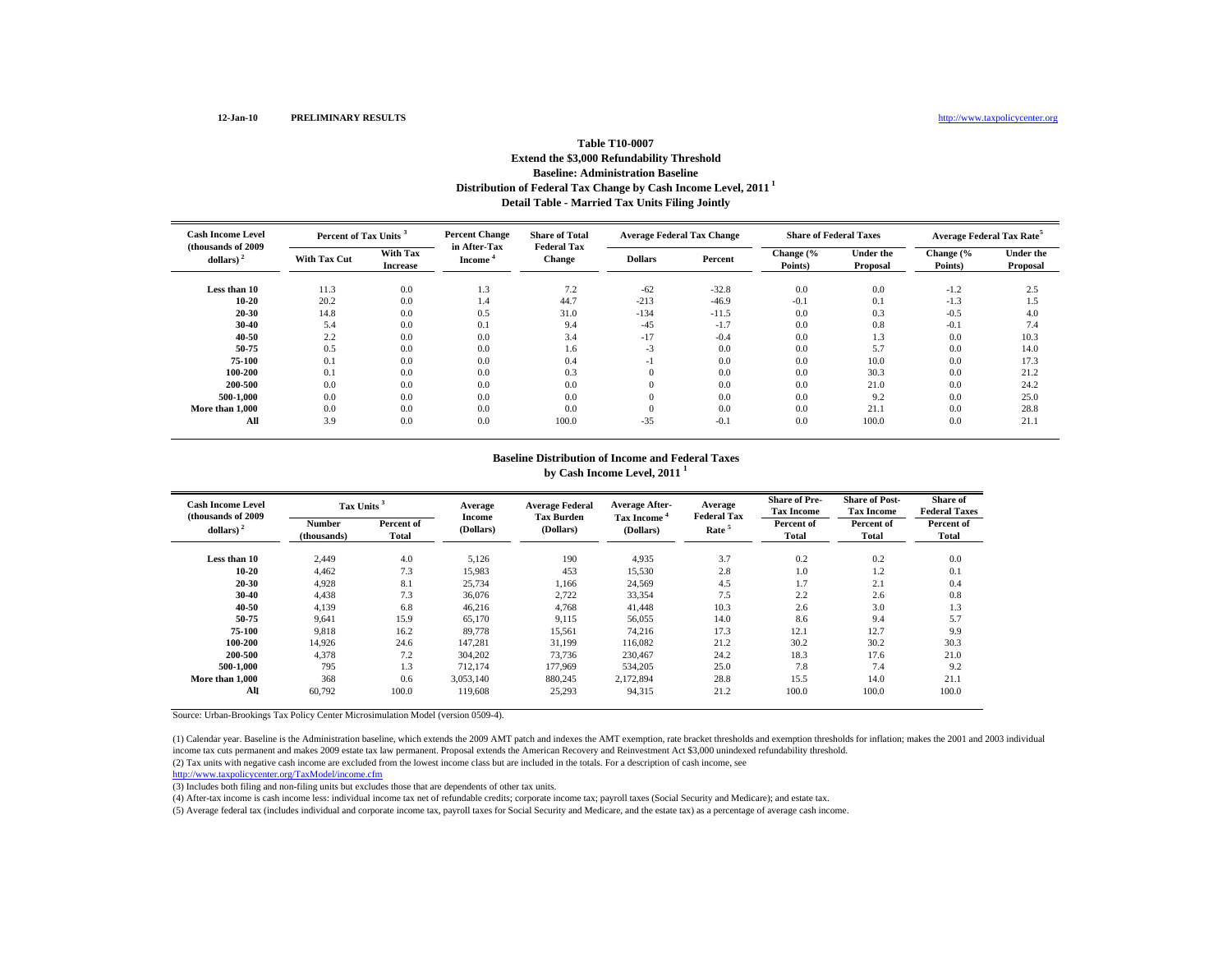## **Distribution of Federal Tax Change by Cash Income Level, 2011 1 Detail Table - Head of Household Tax Units Table T10-0007Extend the \$3,000 Refundability Threshold Baseline: Administration Baseline**

| <b>Cash Income Level</b><br>(thousands of 2009) |                     | Percent of Tax Units <sup>3</sup> |                        | <b>Share of Total</b><br><b>Federal Tax</b> | <b>Average Federal Tax Change</b> |         | <b>Share of Federal Taxes</b> |                              | <b>Average Federal Tax Rate<sup>5</sup></b> |                              |
|-------------------------------------------------|---------------------|-----------------------------------|------------------------|---------------------------------------------|-----------------------------------|---------|-------------------------------|------------------------------|---------------------------------------------|------------------------------|
| dollars) $2$                                    | <b>With Tax Cut</b> | With Tax<br><b>Increase</b>       | in After-Tax<br>Income | Change                                      | <b>Dollars</b>                    | Percent | Change (%<br>Points)          | <b>Under the</b><br>Proposal | Change (%<br>Points)                        | <b>Under the</b><br>Proposal |
| Less than 10                                    | 59.0                | 0.0                               | 4.3                    | 19.8                                        | $-331$                            | 51.6    | $-1.0$                        | $-2.8$                       | $-4.7$                                      | $-13.9$                      |
| $10 - 20$                                       | 60.1                | 0.0                               | 3.3                    | 54.4                                        | $-539$                            | 58.4    | $-2.8$                        | $-7.0$                       | $-3.4$                                      | $-9.3$                       |
| 20-30                                           | 31.7                | 0.0                               | 1.0                    | 21.2                                        | $-257$                            | $-46.1$ | $-0.9$                        | 1.2                          | $-1.0$                                      | 1.2                          |
| 30-40                                           | 8.0                 | 0.0                               | 0.2                    | 3.3                                         | $-48$                             | $-1.4$  | 0.3                           | 10.8                         | $-0.1$                                      | 9.4                          |
| 40-50                                           | 2.4                 | 0.0                               | 0.1                    | 0.8                                         | $-19$                             | $-0.3$  | 0.6                           | 13.0                         | 0.0                                         | 13.8                         |
| 50-75                                           | 1.1                 | 0.0                               | 0.0                    | 0.3                                         | -6                                | $-0.1$  | 1.3                           | 28.2                         | 0.0                                         | 17.2                         |
| 75-100                                          | 0.1                 | 0.0                               | 0.0                    | 0.0                                         | -1                                | 0.0     | 0.9                           | 19.4                         | 0.0                                         | 19.8                         |
| 100-200                                         | 0.2                 | 0.0                               | 0.0                    | 0.0                                         | $-2$                              | 0.0     | 0.9                           | 19.1                         | 0.0                                         | 22.4                         |
| 200-500                                         | 0.0                 | 0.0                               | 0.0                    | 0.0                                         | $\overline{0}$                    | 0.0     | 0.3                           | 7.4                          | 0.0                                         | 23.3                         |
| 500-1.000                                       | 0.9                 | 0.0                               | 0.0                    | 0.0                                         | $-2$                              | 0.0     | 0.1                           | 3.1                          | 0.0                                         | 23.9                         |
| More than 1.000                                 | 0.0                 | 0.0                               | 0.0                    | 0.0                                         | $\Omega$                          | 0.0     | 0.3                           | 7.4                          | 0.0                                         | 30.0                         |
| All                                             | 28.7                | 0.0                               | 0.7                    | 100.0                                       | $-222$                            | $-4.5$  | 0.0                           | 100.0                        | $-0.6$                                      | 12.2                         |

#### **Baseline Distribution of Income and Federal Taxes by Cash Income Level, 2011 <sup>1</sup>**

| <b>Cash Income Level</b><br>(thousands of 2009) | Tax Units <sup>3</sup> |                     | Average<br><b>Income</b> | <b>Average Federal</b><br><b>Tax Burden</b> | <b>Average After-</b>                | Average<br><b>Federal Tax</b> | <b>Share of Pre-</b><br><b>Tax Income</b> | <b>Share of Post-</b><br><b>Tax Income</b> | <b>Share of</b><br><b>Federal Taxes</b> |
|-------------------------------------------------|------------------------|---------------------|--------------------------|---------------------------------------------|--------------------------------------|-------------------------------|-------------------------------------------|--------------------------------------------|-----------------------------------------|
| dollars) $2$                                    | Number<br>(thousands)  | Percent of<br>Total | (Dollars)                | (Dollars)                                   | Tax Income <sup>4</sup><br>(Dollars) | Rate <sup>5</sup>             | Percent of<br><b>Total</b>                | Percent of<br>Total                        | Percent of<br>Total                     |
| Less than 10                                    | 3,209                  | 13.3                | 6,999                    | $-643$                                      | 7,641                                | $-9.2$                        | 2.4                                       | 3.0                                        | $-1.7$                                  |
| $10 - 20$                                       | 5,408                  | 22.4                | 15.686                   | $-924$                                      | 16,610                               | $-5.9$                        | 9.1                                       | 11.1                                       | $-4.2$                                  |
| 20-30                                           | 4,419                  | 18.3                | 25,635                   | 556                                         | 25,079                               | 2.2                           | 12.2                                      | 13.7                                       | 2.1                                     |
| 30-40                                           | 3,670                  | 15.2                | 35,569                   | 3,375                                       | 32,194                               | 9.5                           | 14.1                                      | 14.6                                       | 10.4                                    |
| 40-50                                           | 2,322                  | 9.6                 | 46,068                   | 6,370                                       | 39,698                               | 13.8                          | 11.5                                      | 11.4                                       | 12.5                                    |
| 50-75                                           | 2,941                  | 12.2                | 63.194                   | 10,867                                      | 52,327                               | 17.2                          | 20.0                                      | 19.0                                       | 26.9                                    |
| 75-100                                          | 1,267                  | 5.2                 | 87,790                   | 17,369                                      | 70,421                               | 19.8                          | 12.0                                      | 11.0                                       | 18.6                                    |
| 100-200                                         | 710                    | 2.9                 | 135.920                  | 30,467                                      | 105.452                              | 22.4                          | 10.4                                      | 9.3                                        | 18.3                                    |
| 200-500                                         | 119                    | 0.5                 | 304.528                  | 70,980                                      | 233,548                              | 23.3                          | 3.9                                       | 3.4                                        | 7.1                                     |
| 500-1.000                                       | 21                     | 0.1                 | 686,300                  | 163,687                                     | 522,613                              | 23.9                          | 1.6                                       | 1.4                                        | 3.0                                     |
| More than 1,000                                 | $\mathbf Q$            | 0.0                 | 3.051.458                | 914.728                                     | 2.136.729                            | 30.0                          | 3.0                                       | 2.4                                        | 7.1                                     |
| All                                             | 24,178                 | 100.0               | 38,406                   | 4,906                                       | 33,500                               | 12.8                          | 100.0                                     | 100.0                                      | 100.0                                   |

Source: Urban-Brookings Tax Policy Center Microsimulation Model (version 0509-4).

(1) Calendar year. Baseline is the Administration baseline, which extends the 2009 AMT patch and indexes the AMT exemption, rate bracket thresholds and exemption thresholds for inflation; makes the 2001 and 2003 individual income tax cuts permanent and makes 2009 estate tax law permanent. Proposal extends the American Recovery and Reinvestment Act \$3,000 unindexed refundability threshold.

(2) Tax units with negative cash income are excluded from the lowest income class but are included in the totals. For a description of cash income, see

http://www.taxpolicycenter.org/TaxModel/income.cfm

(3) Includes both filing and non-filing units but excludes those that are dependents of other tax units.

(4) After-tax income is cash income less: individual income tax net of refundable credits; corporate income tax; payroll taxes (Social Security and Medicare); and estate tax.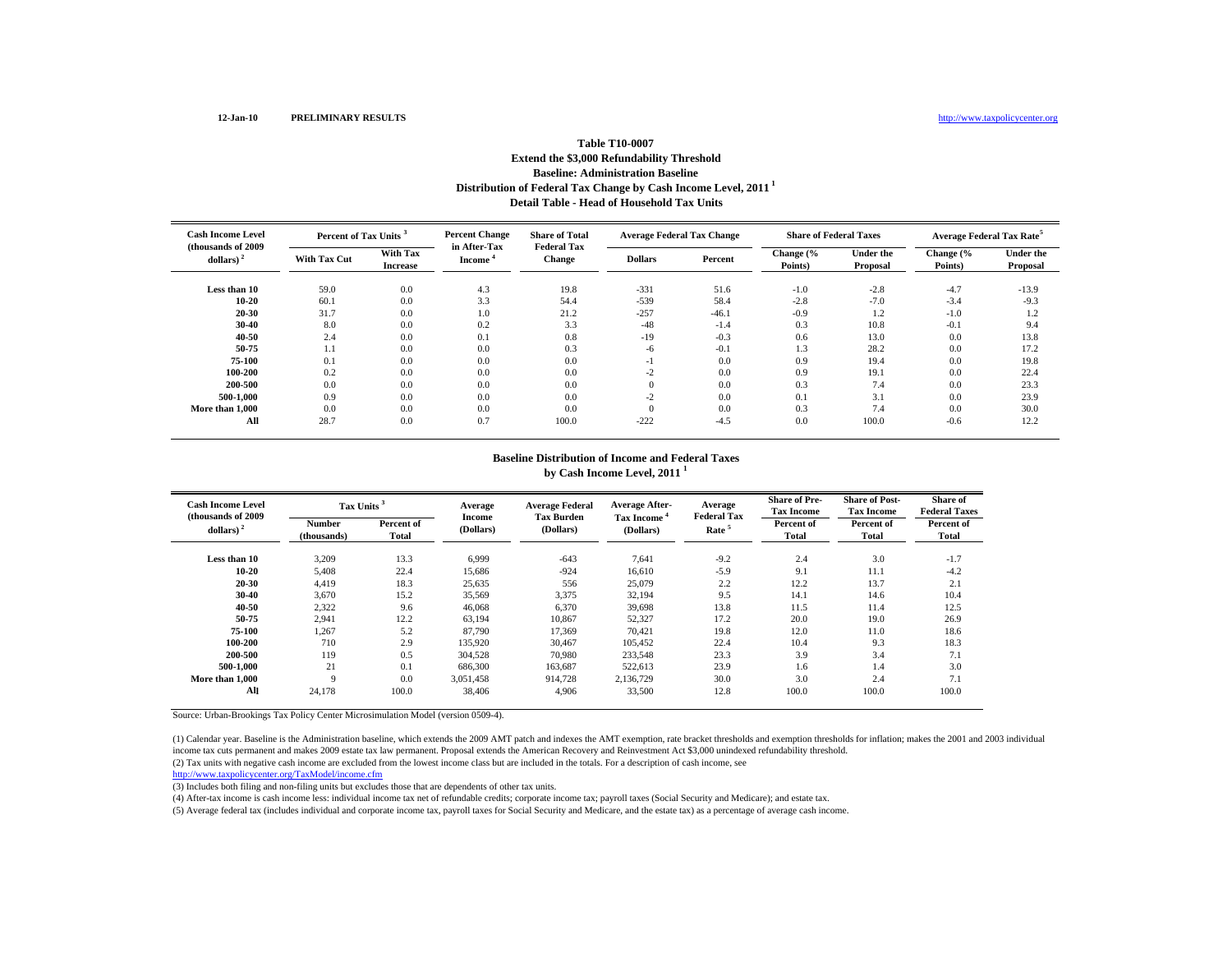## **Distribution of Federal Tax Change by Cash Income Level, 2011 1 Detail Table - Tax Units with Children Table T10-0007Extend the \$3,000 Refundability Threshold Baseline: Administration Baseline**

| <b>Cash Income Level</b><br>(thousands of 2009) | Percent of Tax Units <sup>3</sup> |                             | <b>Percent Change</b><br>in After-Tax | <b>Share of Total</b><br><b>Federal Tax</b> | <b>Average Federal Tax Change</b> |         | <b>Share of Federal Taxes</b> |                              | <b>Average Federal Tax Rate<sup>5</sup></b> |                              |
|-------------------------------------------------|-----------------------------------|-----------------------------|---------------------------------------|---------------------------------------------|-----------------------------------|---------|-------------------------------|------------------------------|---------------------------------------------|------------------------------|
| dollars) $2$                                    | <b>With Tax Cut</b>               | With Tax<br><b>Increase</b> | <b>Income</b>                         | <b>Change</b>                               | <b>Dollars</b>                    | Percent | Change (%<br>Points)          | <b>Under the</b><br>Proposal | Change (%<br>Points)                        | <b>Under the</b><br>Proposal |
| Less than 10                                    | 58.9                              | 0.0                         | 4.4                                   | 16.1                                        | $-326$                            | 37.6    | $-0.2$                        | $-0.5$                       | $-4.9$                                      | $-18.1$                      |
| $10 - 20$                                       | 69.3                              | 0.0                         | 3.8                                   | 52.4                                        | $-650$                            | 43.9    | $-0.5$                        | $-1.5$                       | $-4.1$                                      | $-13.5$                      |
| 20-30                                           | 39.3                              | 0.0                         | 1.3                                   | 23.5                                        | $-331$                            | 187.7   | $-0.2$                        | $-0.3$                       | $-1.3$                                      | $-2.0$                       |
| $30 - 40$                                       | 11.1                              | 0.0                         | 0.2                                   | 5.0                                         | $-80$                             | $-2.9$  | 0.0                           | 1.5                          | $-0.2$                                      | 7.4                          |
| 40-50                                           | 3.8                               | 0.0                         | 0.1                                   | 1.5                                         | $-30$                             | $-0.5$  | 0.0                           | 2.4                          | $-0.1$                                      | 12.1                         |
| 50-75                                           | 1.1                               | 0.0                         | 0.0                                   | 0.6                                         | $-7$                              | $-0.1$  | 0.1                           | 7.9                          | 0.0                                         | 15.6                         |
| 75-100                                          | 0.2                               | 0.0                         | 0.0                                   | 0.1                                         | $-1$                              | 0.0     | 0.1                           | 11.2                         | 0.0                                         | 17.8                         |
| 100-200                                         | 0.1                               | 0.0                         | 0.0                                   | 0.1                                         | $-1$                              | 0.0     | 0.3                           | 30.8                         | 0.0                                         | 21.4                         |
| 200-500                                         | 0.1                               | 0.0                         | 0.0                                   | 0.0                                         | $\mathbf{0}$                      | 0.0     | 0.2                           | 21.1                         | 0.0                                         | 24.9                         |
| 500-1.000                                       | 0.1                               | 0.0                         | 0.0                                   | 0.0                                         | $\mathbf{0}$                      | 0.0     | 0.1                           | 8.7                          | 0.0                                         | 26.4                         |
| More than 1,000                                 | 0.0                               | 0.0                         | 0.0                                   | 0.0                                         |                                   | 0.0     | 0.2                           | 18.7                         | 0.0                                         | 30.1                         |
| All                                             | 19.5                              | 0.0                         | 0.2                                   | 100.0                                       | $-157$                            | $-0.9$  | 0.0                           | 100.0                        | $-0.2$                                      | 19.8                         |

#### **Baseline Distribution of Income and Federal Taxes by Cash Income Level, 2011 <sup>1</sup>**

| <b>Cash Income Level</b><br>(thousands of 2009) | Tax Units <sup>3</sup>       |                     | Average<br>Income | <b>Average Federal</b><br><b>Tax Burden</b> | <b>Average After-</b><br>Tax Income <sup>4</sup> | Average<br><b>Federal Tax</b> | <b>Share of Pre-</b><br><b>Tax Income</b> | <b>Share of Post-</b><br><b>Tax Income</b> | Share of<br><b>Federal Taxes</b> |
|-------------------------------------------------|------------------------------|---------------------|-------------------|---------------------------------------------|--------------------------------------------------|-------------------------------|-------------------------------------------|--------------------------------------------|----------------------------------|
| dollars) $2$                                    | <b>Number</b><br>(thousands) | Percent of<br>Total | (Dollars)         | (Dollars)                                   | (Dollars)                                        | Rate <sup>5</sup>             | Percent of<br>Total                       | Percent of<br>Total                        | Percent of<br>Total              |
| Less than 10                                    | 3,805                        | 7.8                 | 6,625             | $-869$                                      | 7,495                                            | $-13.1$                       | 0.6                                       | 0.8                                        | $-0.4$                           |
| $10 - 20$                                       | 6,209                        | 12.7                | 15,826            | $-1,478$                                    | 17,304                                           | $-9.3$                        | 2.2                                       | 3.0                                        | $-1.0$                           |
| 20-30                                           | 5,470                        | 11.2                | 25,668            | $-176$                                      | 25,845                                           | $-0.7$                        | 3.2                                       | 4.0                                        | $-0.1$                           |
| 30-40                                           | 4,817                        | 9.9                 | 35,746            | 2,712                                       | 33,034                                           | 7.6                           | 3.9                                       | 4.5                                        | 1.5                              |
| 40-50                                           | 3,830                        | 7.8                 | 46,097            | 5,585                                       | 40,511                                           | 12.1                          | 4.0                                       | 4.4                                        | 2.4                              |
| 50-75                                           | 6,853                        | 14.0                | 64,651            | 10,086                                      | 54,565                                           | 15.6                          | 10.0                                      | 10.6                                       | 7.8                              |
| 75-100                                          | 6,138                        | 12.6                | 89,544            | 15,928                                      | 73,616                                           | 17.8                          | 12.4                                      | 12.8                                       | 11.1                             |
| 100-200                                         | 8,529                        | 17.4                | 147,403           | 31,526                                      | 115,878                                          | 21.4                          | 28.4                                      | 27.9                                       | 30.5                             |
| 200-500                                         | 2,436                        | 5.0                 | 303.499           | 75,563                                      | 227,936                                          | 24.9                          | 16.7                                      | 15.7                                       | 20.9                             |
| 500-1.000                                       | 405                          | 0.8                 | 714.589           | 188,517                                     | 526,071                                          | 26.4                          | 6.6                                       | 6.0                                        | 8.7                              |
| More than 1,000                                 | 175                          | 0.4                 | 3,095,878         | 932,476                                     | 2.163.402                                        | 30.1                          | 12.3                                      | 10.7                                       | 18.5                             |
| All                                             | 48,902                       | 100.0               | 90,398            | 18,034                                      | 72,364                                           | 20.0                          | 100.0                                     | 100.0                                      | 100.0                            |

Source: Urban-Brookings Tax Policy Center Microsimulation Model (version 0509-4).

Note: Tax units with children are those claiming an exemption for children at home or away from home.

(2) Tax units with negative cash income are excluded from the lowest income class but are included in the totals. For a description of cash income, see http://www.taxpolicycenter.org/TaxModel/income.cfm (1) Calendar year. Baseline is the Administration baseline, which extends the 2009 AMT patch and indexes the AMT exemption, rate bracket thresholds and exemption thresholds for inflation; makes the 2001 and 2003 individual income tax cuts permanent and makes 2009 estate tax law permanent. Proposal extends the American Recovery and Reinvestment Act \$3,000 unindexed refundability threshold.

(3) Includes both filing and non-filing units but excludes those that are dependents of other tax units.

(4) After-tax income is cash income less: individual income tax net of refundable credits; corporate income tax; payroll taxes (Social Security and Medicare); and estate tax.